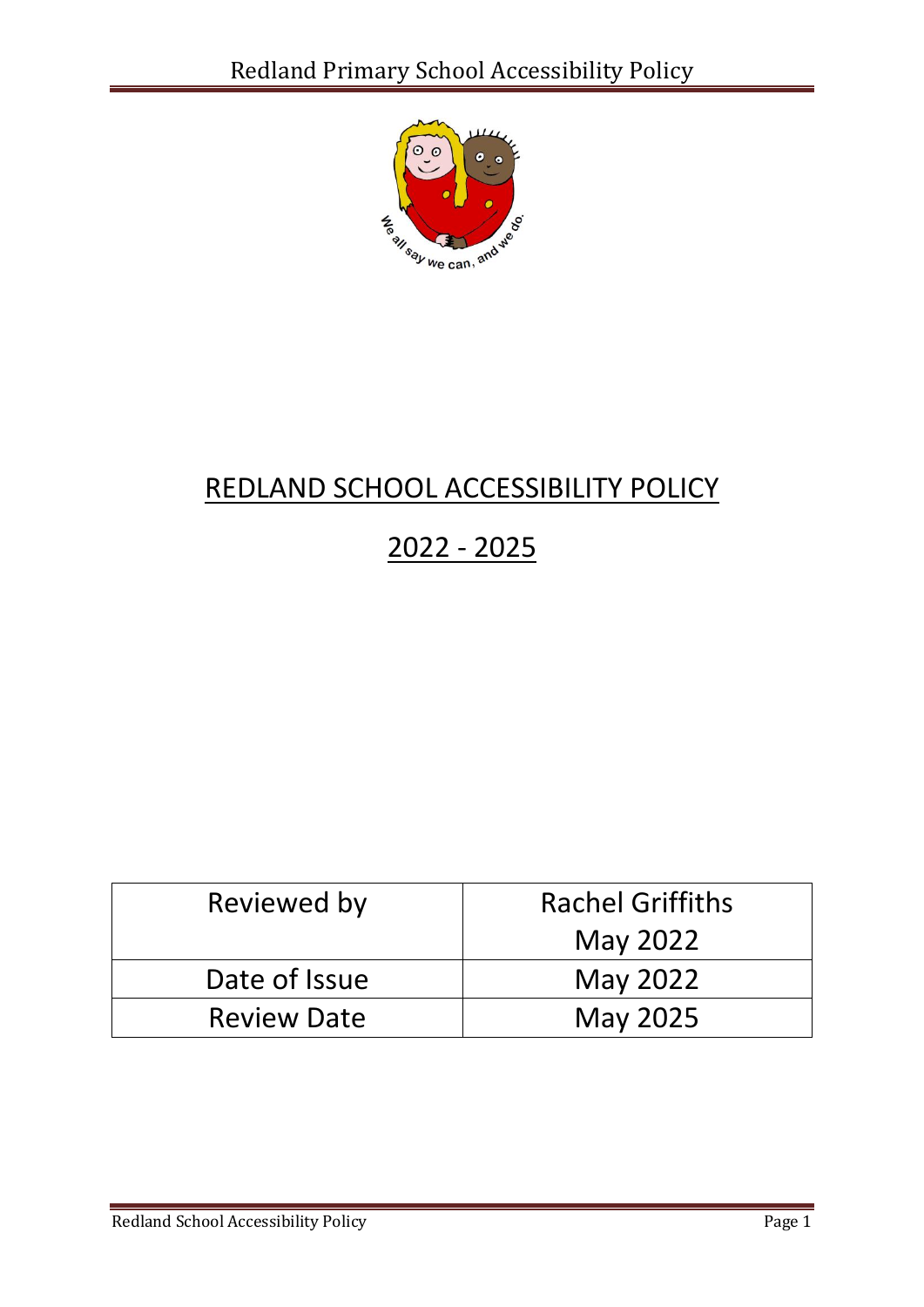## **Accessibility Policy and Accessibility Plan**

Redland School aims to treat all stakeholders, including pupils, prospective pupils, staff, governors and other members of the school community equally and, wherever possible, takes reasonable steps to avoid placing anyone at a substantial disadvantage. The school aims to work closely with disabled pupils, their families and any relevant outside agencies in order to remove or minimise any potential barriers to learning, which puts them at a disadvantage, but allows them to learn, achieve and participate fully in school life. The school is active in promoting positive attitudes to disabled people and makes adaptations increase access to education for all disabled pupils. As part of the school's continued communication with parents, carers and other stakeholders we continually look at ways to improve accessibility.

## **The purpose of the Plan**

The purpose of this plan is to show how Redland School intends, over time, to increase the accessibility of our school for disabled pupils. Under the Equality Act 2010 schools should have an Accessibility Plan. The Equality Act 2010 replaced all existing equality legislation, including the Disability Discrimination Act. The effect of the law means that "schools cannot unlawfully discriminate against pupils because of sex, race, disability, religion or belief and sexual orientation.

The Plan must be reviewed every three years and approved by the Full Governing Body (FGB). The review process can be delegated to a committee of the FGB, an individual or the Head.

#### **Definition of Disability**

A person has a disability if he or she has a physical or mental impairment that has a substantial and long-term adverse effect on his or her ability to carry out normal day- to day activities.

#### **What will the Accessibility Plan do?**

The Accessibility Plan is structured to complement and support the school's Equality and Diversity Policy, Supporting Children with Medical Needs Policy and SEND Policy. Redland School is committed to providing an environment that enables full curriculum access that values and includes all pupils, staff, parents and visitors regardless of their educational, physical, sensory, social, spiritual, emotional and cultural needs. We are committed to taking positive action in the spirit of the Equality Act 2010 with regard to disability and to developing a culture of inclusion, support and awareness within the school. The Accessibility Plan shows how access is to be improved for disabled pupils, staff and visitors to the school within a given timeframe and anticipating the need to make reasonable adjustments to accommodate their needs where practicable. The Accessibility Plan contains relevant and timely actions to